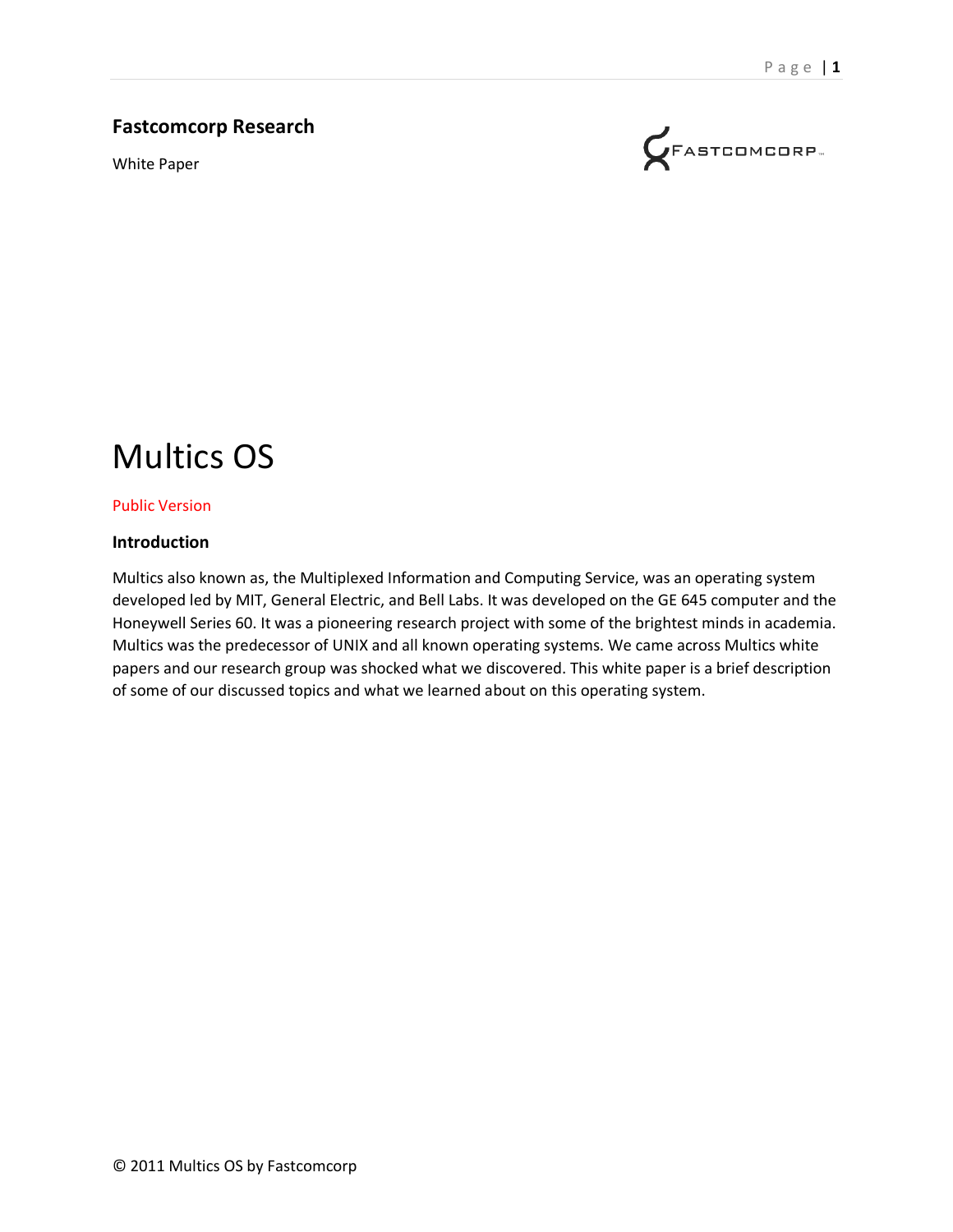At Fastcomcorp Research we are brainstorming about the development of an operating system or platform to interconnect all computers into one unified exchange system. We did a study on Windows, Linux, OpenBSD, and UNIX. Then we came across Multics the predecessor of UNIX and the Multics operating system its source code. We came to find out that Multics was the first OS to provide a hierarchical file system and ACL's (Access Control Lists).

During the time when we found Multics, we were already having discussions on Konrad Zuse's work. Having discussions on his book he wrote, Calculating Space.

```
Translated for Massachusetts Institute of Technology, Proj. MAC, by:
Aztec School of Languages, Inc.
Research Translation Division (164)
Maynard, Massachusetts and McLean, Virginia
```
On the cover page in the bottom we noticed the name of the Project MAC. Project MAC is the name of the MIT project where Multics was born.

#### Operating Systems Ring Security

One of the first things we noticed as we read about Multics was the security ring mechanism that was built in. Multics comes with 8 ring security and separated into three segments which are the operating system segment, library segment, and the user segment.

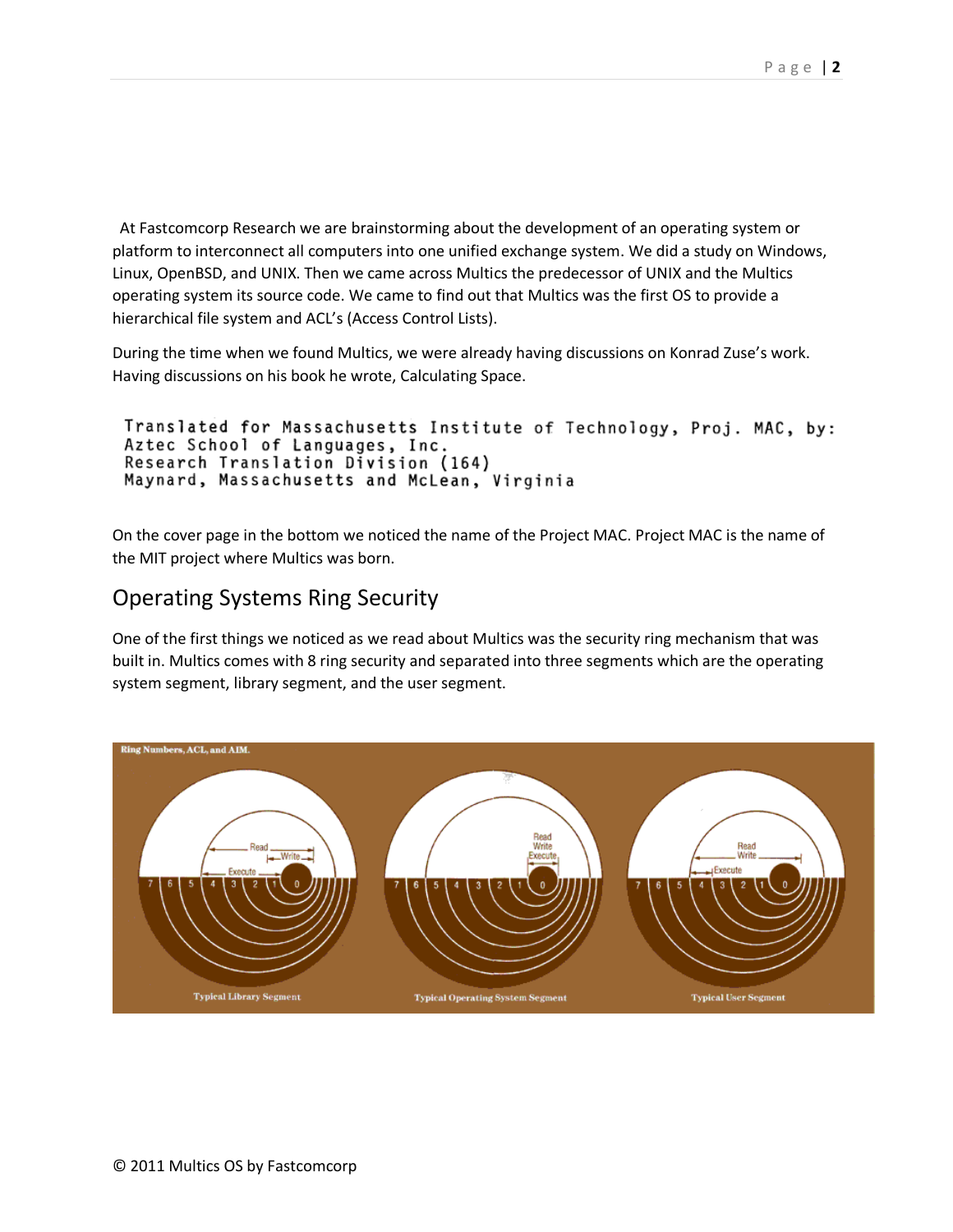In addition to the protection of the Multics operating system, the ring mechanism is also utilized to protect user subsystems. *(This is an example was found in multicians.org)*

For example, a teacher could restrict his students to ring 5 by asking a system administrator to allow users on the teacher's project to log in only in ring 5. He might then write a gate segment with ring numbers [4,4,5] and an ACL granting execute access to all users on his project, and a gradebook segment with ring numbers [4,4,4] and an ACL granting write access to all users on his project. When the students finished homework problems in a segment in ring 5, they could call the teacher's gate into ring 4. The gate segment would examine the student's work, store a grade on behalf of the student in the gradebook segment, and return to the student in ring 5. Because the students would have access to the gradebook segment only through the gate, they would not be able to examine or modify the grades. The teacher, who could log on in ring 4, however, could modify the grades.



#### **Today's modern kernels use only utilize one to three rings of protection.**

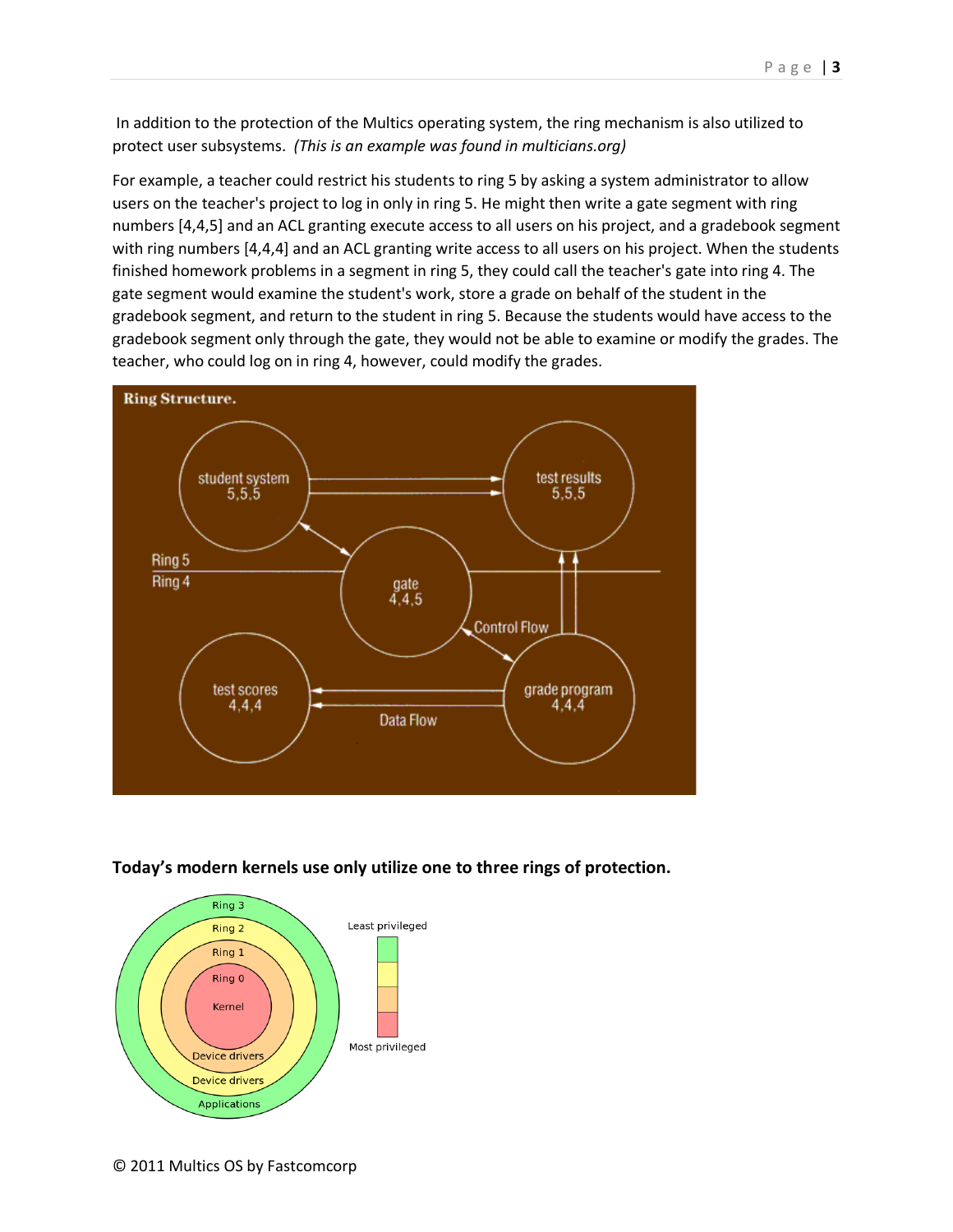# Z3 Computer

We studied some parts and the history of Konrad Zuse's Z3 computer which is known for being the first program-controlled computer at 5hz to get into the mindset of the Multics project. The Z3 had the ability to perform arithmetic exception handling. There were things did not understand, but we did our best.



By Venusianer, CC BY-SA 3.0,

# Foundation of Multics OS - PL/I

PL/I stands for Programing Language One. PL/I and Cobol came from the same lab work with similar technologies. We asked ourselves as to why did the Multics development team not use Cobol? We came to find out it was because of the security PL/I provides. PL/I uses character strings that are either of fixed length, or of a variable length, but the maximum length is always specified. PL/I can also accurately allocate the correct amount of memory required for any of its compiled code. This setup greatly reduced the likelihood of a buffer overflow. Which occurs when an operating system fails to allocate the correct amount of system memory for the code when it is executing it.

So the guys who developed UNIX were part of the Multics project, they wrote it in the C programing language and assembly, but mainly C. So one of us wondered since C requires the searching for a null byte to determine string length and PL/I can accurately allocate the correct amount of memory. Why didn't the UNIX development team not use PL/I as its base? Could PL/I not work with C? Then again their main objective was for the operating system to be a convenient platform for programmers developing software. We came to the conclusion after researching that little did the UNIX team know by doing their setup allowed for anyone to write a malicious code down the road to exploit this weakness to access resources beyond what the operating system had permitted, which is a common point of attack in today's operating systems written in the C language.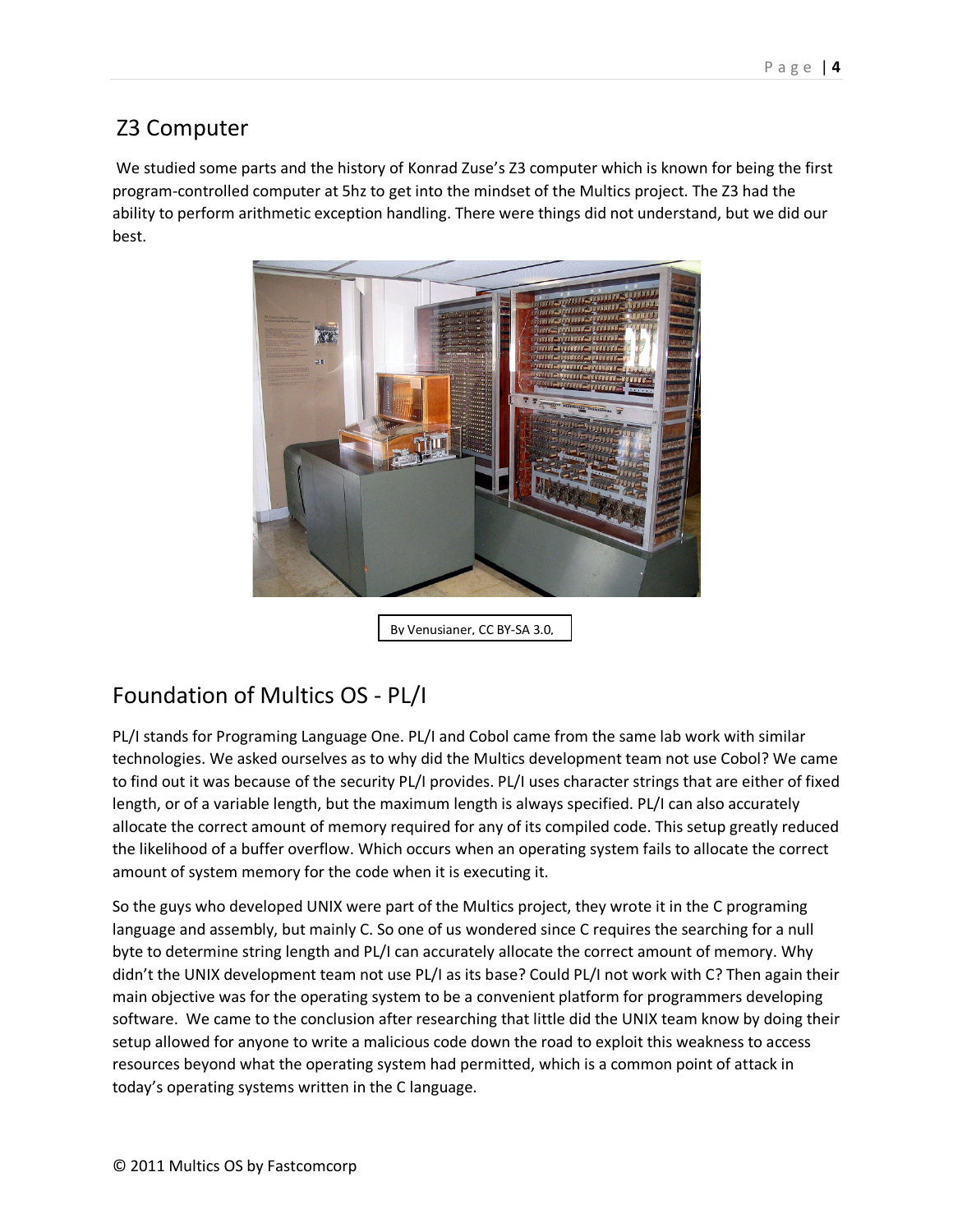### Multics OS Login and Password Storage

Multics security features also included enciphered passwords, a login audit trail, and software maintenance procedures. The system passwords in Multics were never stored in clear text. Instead, when a user entered their login password, the password was enciphered, then compared to the password stored on the system in the same cipher.

We looked up what was enciphered because we have never heard of that terminology.

**Encipher**: To effectively hide written information behind seemingly useless jargon

We came to find out that an enciphered password is to prevent the passwords stored in the system from being easily learned if an attacker reads the file where they are stored. An enciphered password is generated by some mathematical algorithm that is usually a one-way function. By utilizing a one-way function means that one can only use it to get the enciphered results, but cannot run the same algorithm on the enciphered result to get the original password.

### AIM (Access Isolation Mechanism)

The access isolation mechanism built in on the Multics OS was a security feature that enforced the classification of information and the authorization of the users. Each object in the system had a classification level and categories, and each user of the system had an authorization level and categories they could and could not access.

# Access Control List (ACL)

Multics was the first OS to implement ACL. ACL was developed for the Multics OS as a mechanism to provide system-wide administrative control over the access of processes, directories, and over the propagation of access. It was embedded together with the Multics eight ring system.

### Virtual Memory

We came to find out that Multics was the first operating system to utilize virtual memory. It had a segmented, paged virtual address space that was offered on its eight levels of privilege (rings). It supported a tree-structure hierarchy of directories, up to an arbitrary limit of 16 levels. The file names and directory names were full ASCII and up to 32 characters long.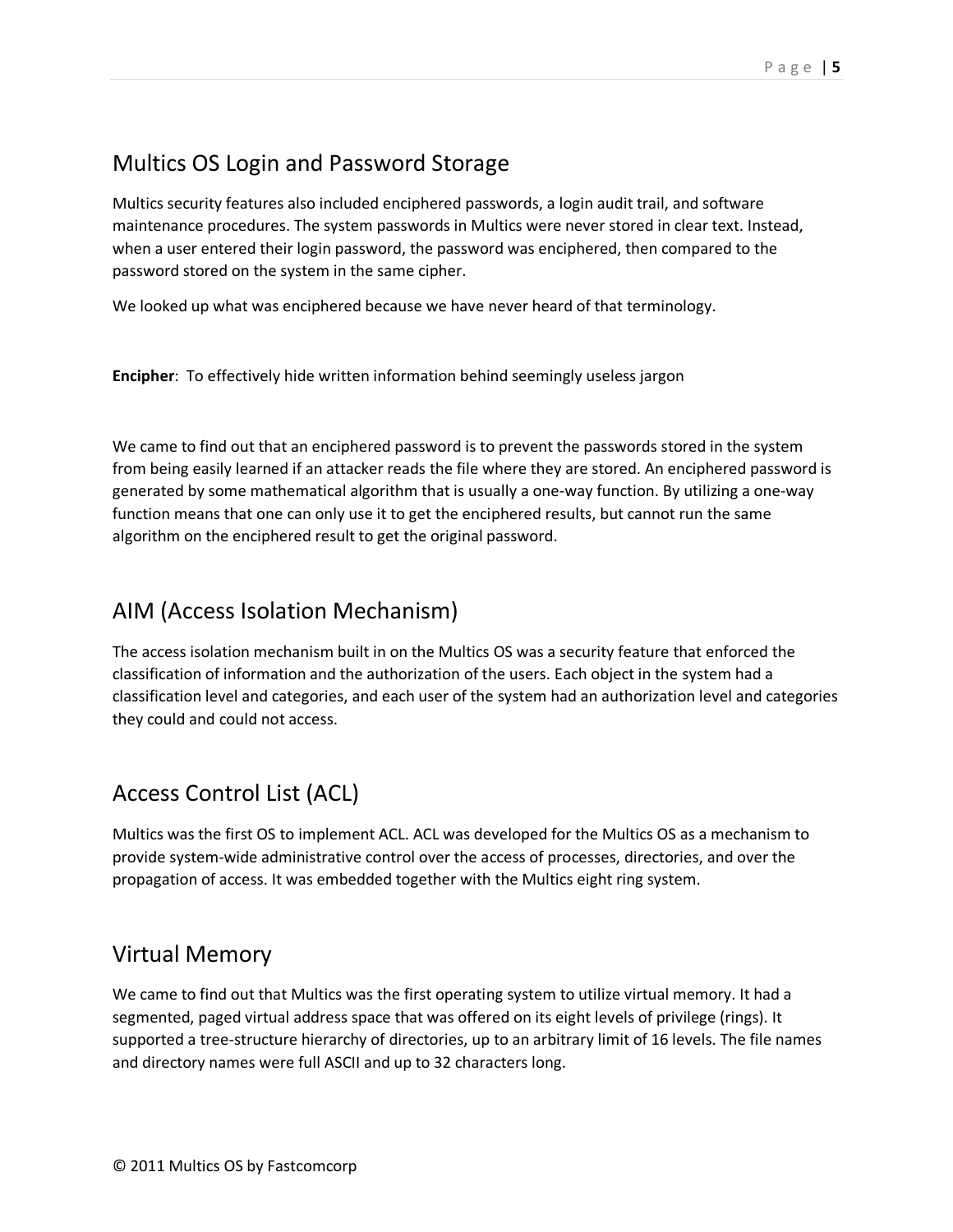# Multics Eight Ring Privileges

**Ring 0** is used by the supervisor. By design, none of the code in ring 0 comes from the file system hierarchy. The supervisor is segmented and a special "segment loader" that reads the kernel segments off of the boot tape into main memory. A few of these kernel segments were visible thru the file system, and those that were had to be "patched" into it. After initialization, the supervisor mounted the file system and made it available to users.

**Ring 1** holds "extensions" to the supervisor; vendor-supplied code that is less privileged than the kernel, but more privileged than all users. Ring 1 is within the "security kernel" and is therefore able to avoid the restrictions of the Access Isolation Mechanism (AIM).

**Rings 2 and 3** are available to run code that is less privileged than the supervisor, but more privileged, and protected from, the normal users. Rings 2 (and higher) are outside the security kernel and cannot escape AIM. (These rings have been used for database managers, TCP/IP drivers, etc. Some of these products also have ring 1 components, making them truly "3-ring circuses"). By convention, ring 2 is used for vendor-supplied applications and ring 3 is available for user-supplied applications.

**Ring 4** is where typical user programs run in.

**Rings 5** is available to run less-privileged user programs.

**Rings 6 and 7** have almost no direct access to system functions; they must call user-supplied code in inner rings to accomplish any useful work.

#### *The Schematics Description of Relevant Storage Formats and Processor Registers*

| Descriptor base register |                                            |                            |                                     |  |  |  |  |
|--------------------------|--------------------------------------------|----------------------------|-------------------------------------|--|--|--|--|
| <b>DBR</b>               | LENGTH<br><b>ADDRESS</b>                   |                            |                                     |  |  |  |  |
|                          | Segment descriptor word (stored in memory) |                            |                                     |  |  |  |  |
| SDW                      | <b>ADDRESS</b>                             |                            | LENGTH RIR2R3<br>GATE<br>R<br>WİE   |  |  |  |  |
|                          | access indicator                           |                            |                                     |  |  |  |  |
|                          | Instruction pointer register               |                            |                                     |  |  |  |  |
| <b>IPR</b>               | RING                                       | <b>SE GNO</b>              | <b>WORDNO</b>                       |  |  |  |  |
|                          |                                            |                            | Instruction word (stored in memory) |  |  |  |  |
| <b>INST</b>              | PRNUM                                      | <b>OFFSET</b>              | OPCODE                              |  |  |  |  |
| PRO                      | Program accessible pointer registers       |                            |                                     |  |  |  |  |
| PR I                     |                                            |                            |                                     |  |  |  |  |
|                          |                                            |                            |                                     |  |  |  |  |
|                          |                                            |                            |                                     |  |  |  |  |
|                          | <b>RING</b>                                | <b>SEGNO</b>               | <b>WORDNO</b>                       |  |  |  |  |
|                          |                                            |                            |                                     |  |  |  |  |
|                          | Indirect word (stored in memory)           |                            |                                     |  |  |  |  |
| IND                      | RING                                       | <b>SEGNO</b>               | <b>WORDNO</b>                       |  |  |  |  |
|                          |                                            | Temporary pointer register |                                     |  |  |  |  |
| TPR                      | RING                                       | <b>SEGNO</b>               | WORDNO                              |  |  |  |  |
|                          |                                            |                            |                                     |  |  |  |  |